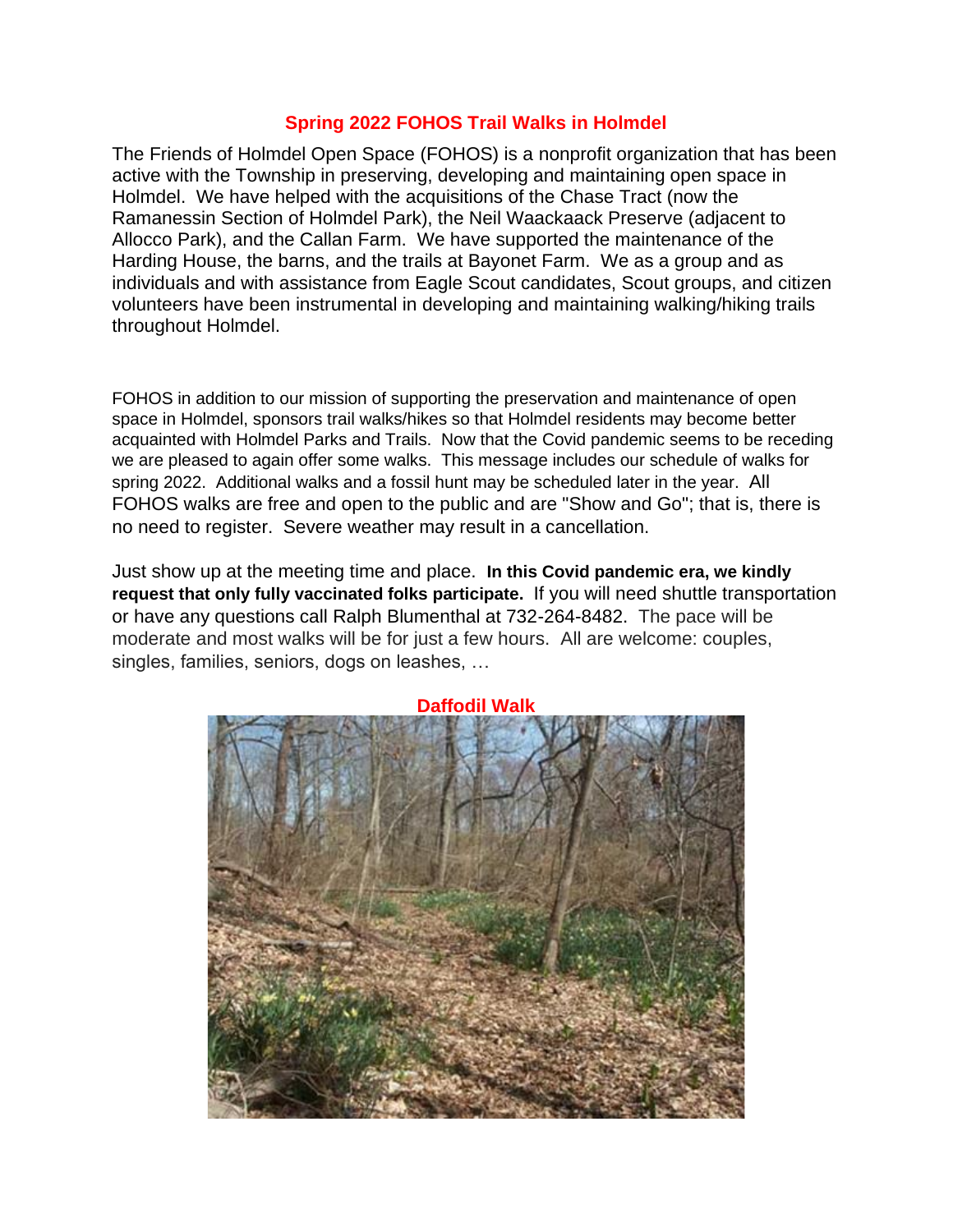**Saturday, April 9, 1 pm- 3 pm:** Meet at 1:00 pm at Bayonet Farm (41 Middletown Road) at the Red Trail trailhead (by the kiosk) for this 2.5-mile walk to see a host of golden daffodils. First, visit the Daffodil Memorial Beds planted by volunteers at our Town's Bayonet Farm. Then, wander into the Ramanessin Section of Holmdel Park and see other early wildflowers (trout lilies, spring beauties, violets…) and the extensive daffodils planted over 60 years ago along the brook's edge. Return to Bayonet Farm.

## **Join the Earth Day Celebration at Bayonet Farm**

**Sunday, May 1, 10 am – 12 noon:** Springtime is here at last, and everyone is ready to welcome warmer days and enjoy the annual celebration of Earth Day. All are invited to join family, friends, and neighbors at the 23rd Annual Holmdel Greenway Walk & Bayonet Farm Festival! The celebration will begin with the traditional **Earth Day Greenway Walk** through the Ramanessin Section of Holmdel Park for about 2.5-3 miles, beginning at **10:00 am** and continuing to Bayonet Farm arriving about noon in time for the festivities. Suitable for walkers of all ages, the hike will follow the scenic bridle paths and old farm roads of the former Chase Tract. Meet at the small parking lot on Roberts Road across from the Holmdel Park Arboretum. This is a one-way hike, so please plan on walking back or arranging car transportation/shuttle with a family member or friend.

The **Festival** will take place at **Bayonet Farm** on Middletown Road in Holmdel from **12:00 to 5:00 p.m.** As in past years, there will be a variety of activities and presentations planned for young and old alike, including nature crafts, music, refreshments, and sales of homemade baked goods. Many local community groups will be present, offering useful and important information on recycling, composting, backyard gardening, conservation and tours of the Harding house.

For those who can't take part in the morning greenway walk, there may be shorter walks around the Bayonet Farm woods and fields during the Earth Day Festival.

## **National Trails Day -- Ramanessin Brook Greenway Hike**